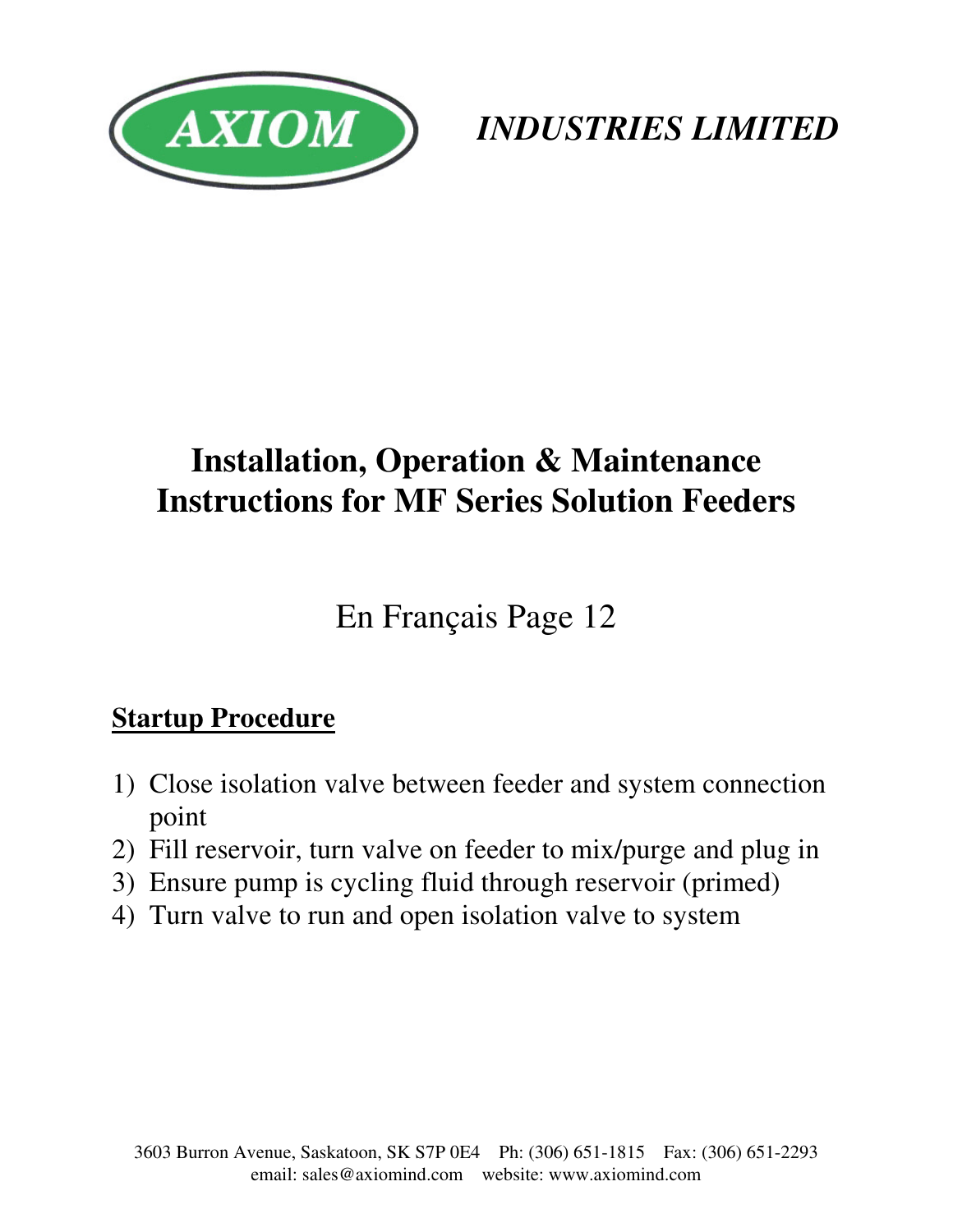#### **MF200 and MF300 HYDRONIC SYSTEM FEEDER**

#### **INSTALLATION, OPERATION AND MAINTENANCE INSTRUCTIONS**

The System Feeder is used to maintain a minimum system pressure within a hydronic heating or cooling system. It should be used to pressurize the system while system temperature is at it's lowest.

#### **Installation Instructions**

- 1. Set System Feeder on a secure and level base or in the optional tank shelf.
- 2. Connect the unit to the system using copper or plastic tubing. Ensure that there is a system isolation valve installed to allow for isolation of the unit. **DO NOT INSTALL A CHECK VALVE OR PRESSURE REGULATOR BETWEEN SYSTEM FEEDER AND SYSTEM.**
- 3. Mount power supply and secure with mounting bracket. Do not power up System Feeder until a system connection is made, isolation valve is closed and Feeder valve is set to mix.
- 4. To connect the system feeder to the RIA10-1-SAA alarm panel remove low level float switch from circuit and connect to axiom RIA10-1-SAA alarm panel.
- 5. Install proper water/glycol mix in the tank to a level above minimum level indication on tank scale. A 30-50% Propylene Glycol is Recommended.
- **6. Close system isolation valve, turn feeder valve to vertical position (mix position).**
- 7. Insert DC plug into the System Feeder first, and then plug power supply into 120v outlet. The red LED in the power supply cord should light up. If it does not, check the fuse and power receptacle.
- 8. Once the pump is primed, turn the feeder valve handle to horizontal position (run position), open system isolation valve and allow pump to pressurize system. If system pressure is below pressure switch setting (18 psi), the pump will start. The System Feeder will run until system is pressurized to approximately 18 psi. and shut-off. It may cycle rapidly a number of times while system pressure stabilizes and while air is removed from the system. The cycling will stop once system pressure rises above 18 psi due to thermal expansion.
- 9. If a higher fill pressure is required (up to 25 psi) the internal pressure switch may be adjusted by turning the center adjusting screw counter clockwise to increase pressure. Access to the pressure switch can be gained by lifting the left side of the top cover.

Please note that the pressure gauge supplied with the unit may read differently from another gauge, which may be installed elsewhere in the system. This may be due to gauge calibration or differences in elevation within the system and should not be a concern.

The System Feeder does not require any scheduled maintenance. Should you wish to test pump operation, turn mix/purge valve to vertical position to start pump. Turning mix/purge valve handle to horizontal position will stop pump.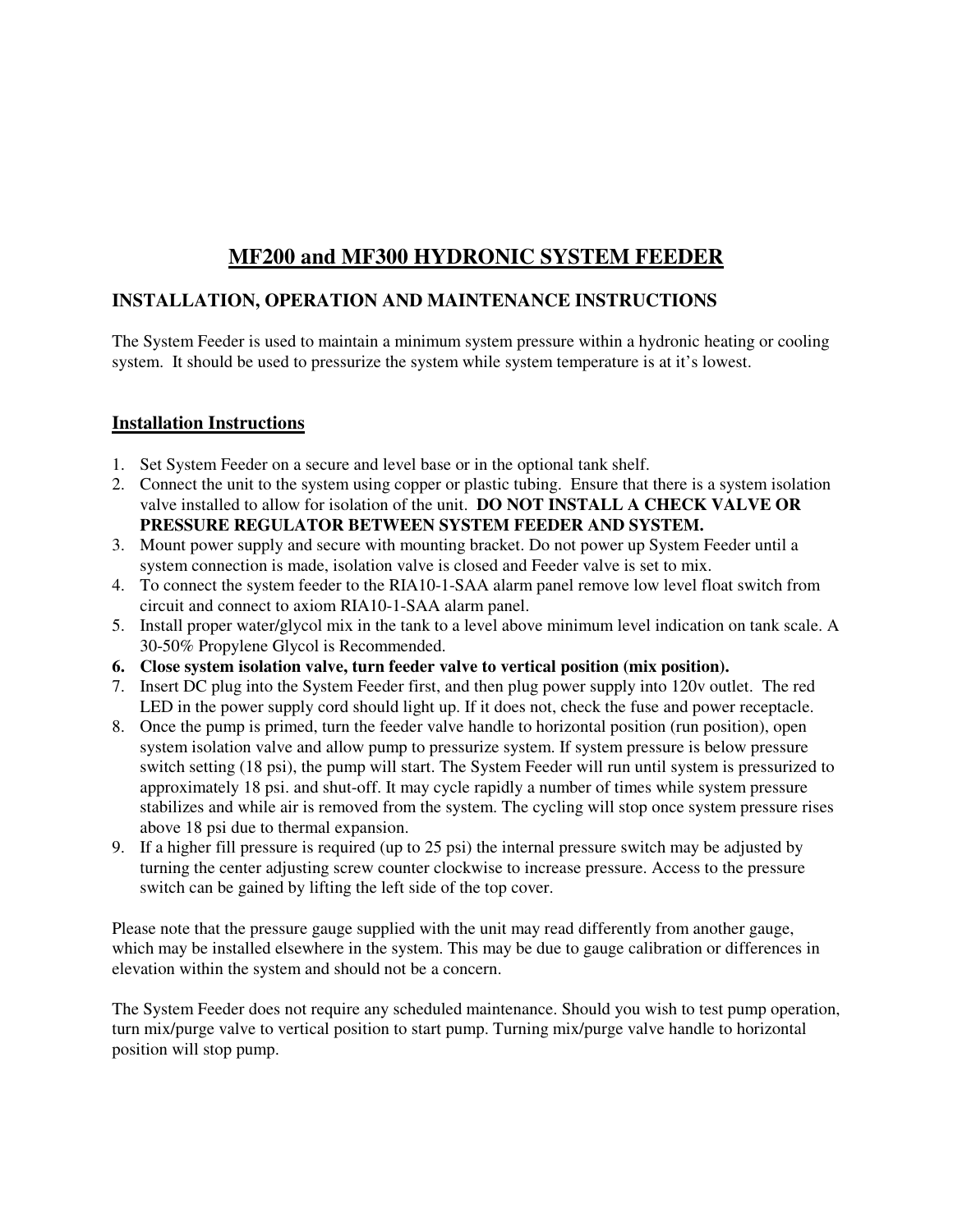### **COLD STATIC FILL PRESSURE**

The cold static fill pressure (CSFP) in a closed hydronic system has to be high enough to accomplish three things.

1) Overcome the static head (height) between the fill point and the highest point in the system.

2) Provide adequate pressure (minimum 4 psig) at the top of the system for proper air venting.

3) Maintain adequate pressure at the inlet of the system pumps to prevent cavitation.

The formula for calculating the required CSFP to satisfy points  $1 \& 2$  is:



(Static height in feet/2.31) +  $4 = CSFP$  in psig.

As an example, the CSFP for a system with a static height above the fill point of 40 feet would be:  $(40/2.31) + 4 = 21.3 \text{ psig.}$ 

For most closed hydronic systems operating below about 210 F, maintaining the minimum topof-system pressure at 4 psig will be adequate to prevent pump cavitation even if the pumps are at or near the top of the system as well.

IMPORTANT NOTE – For air-charged diaphragm or bladder tanks, the air charge in the tank must be adjusted to equal the cold static fill pressure before it is connected to the system.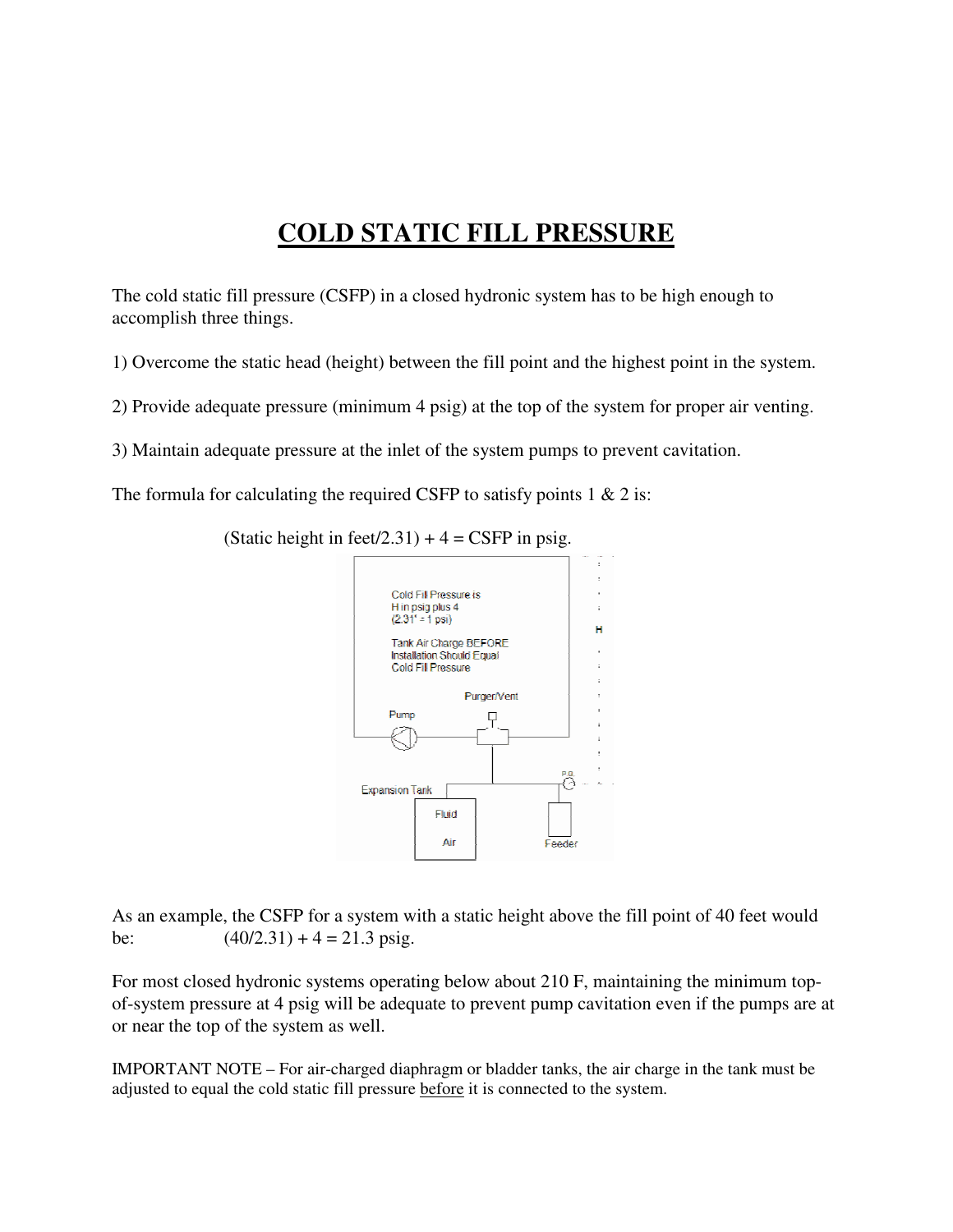

#### Connection Schematic – MF 200 Packaged System Feeder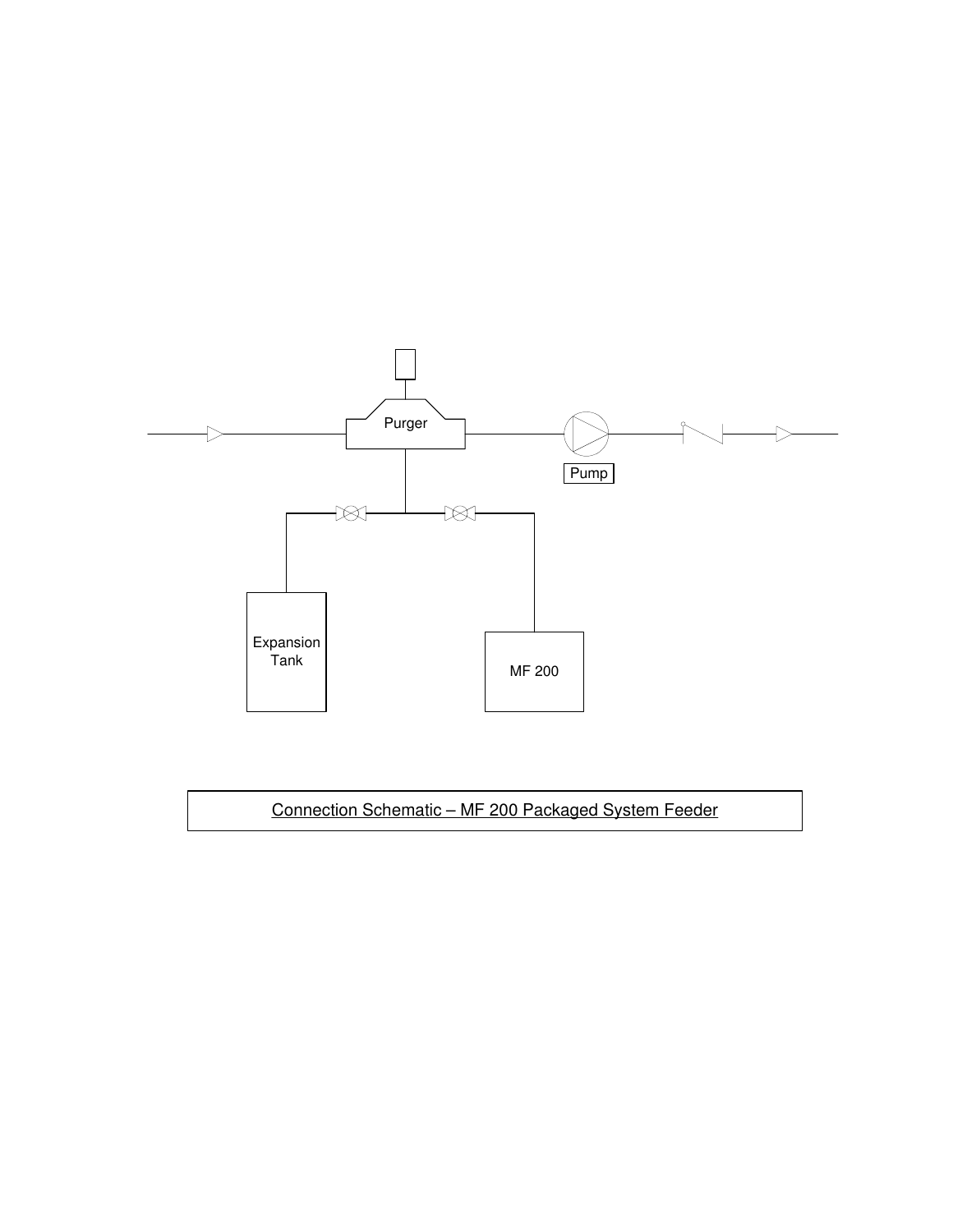### Installation Instructions for the RIA10-1-SAA Control Panel for use with MF200 Feeder

The low level float switch in the MF series are factory wired to be OPEN on LOW LEVEL. Remove the screws fastening the top cover to the unit and lift the cover to get access to the float switch wiring. Disconnect the power before doing this.

1. Cut the wires connecting the float switch to the rest of the MF200 circuit.



2. Connect the wires to complete the circuit without the float switch.



*Note – the switch positions shown in this document are for the unit as it comes out of the box, with no fluid in the tank and no pressure in the system*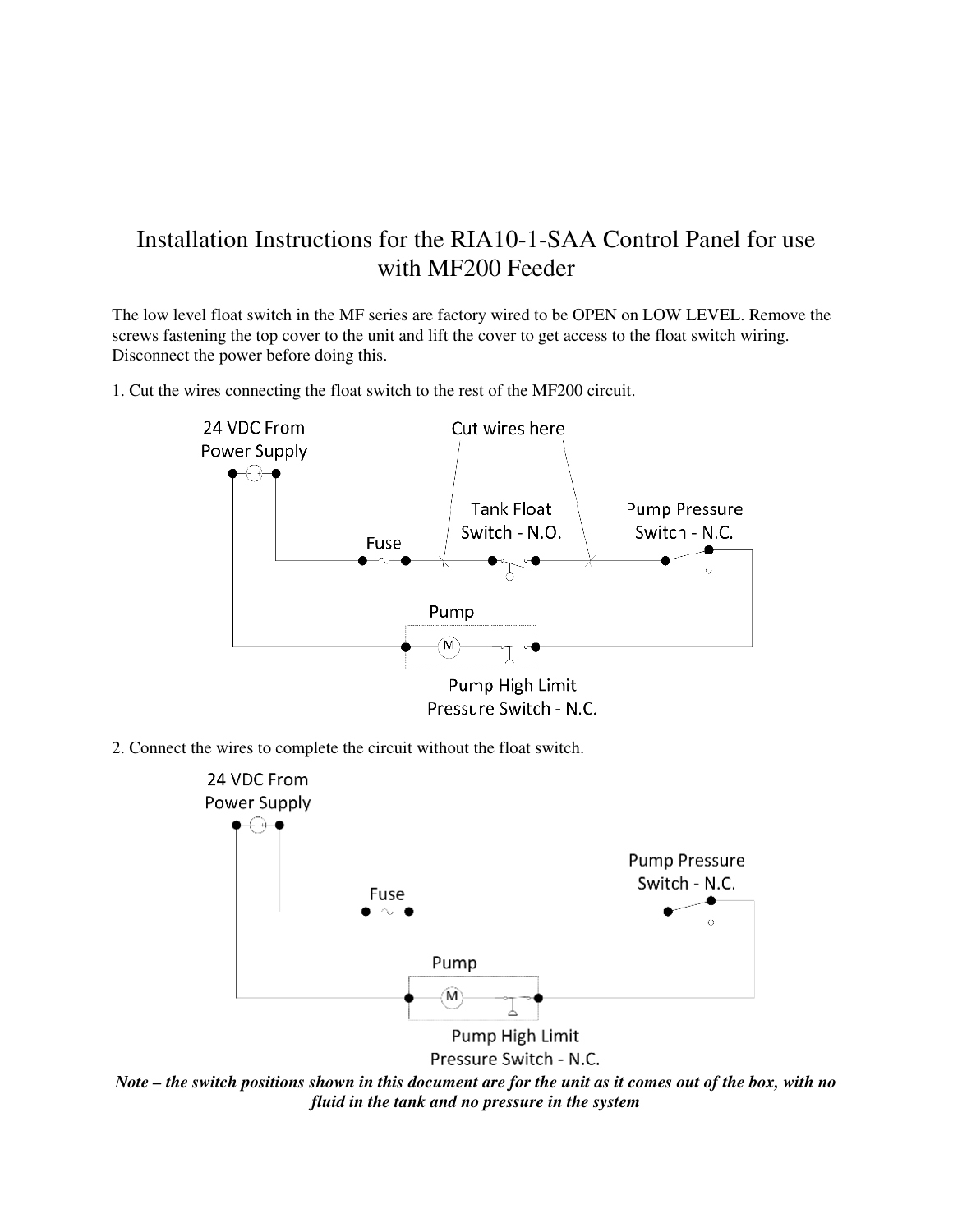3. Extend the wires from the float switch and push the float cable through strain relief fitting in control panel and connect float wires to terminals 1 and 2 on terminal strip. Connect ground wire to ground connection. Tighten strain relief nut to secure cable into panel.

4. Connect DCS wiring to remote alarm dry contacts as requested to provide alarm signal.

5. To disable the audible alarm, remove the jumper on the control board.

6. Plug the MF200 into the RIA10-1-SAA panel.

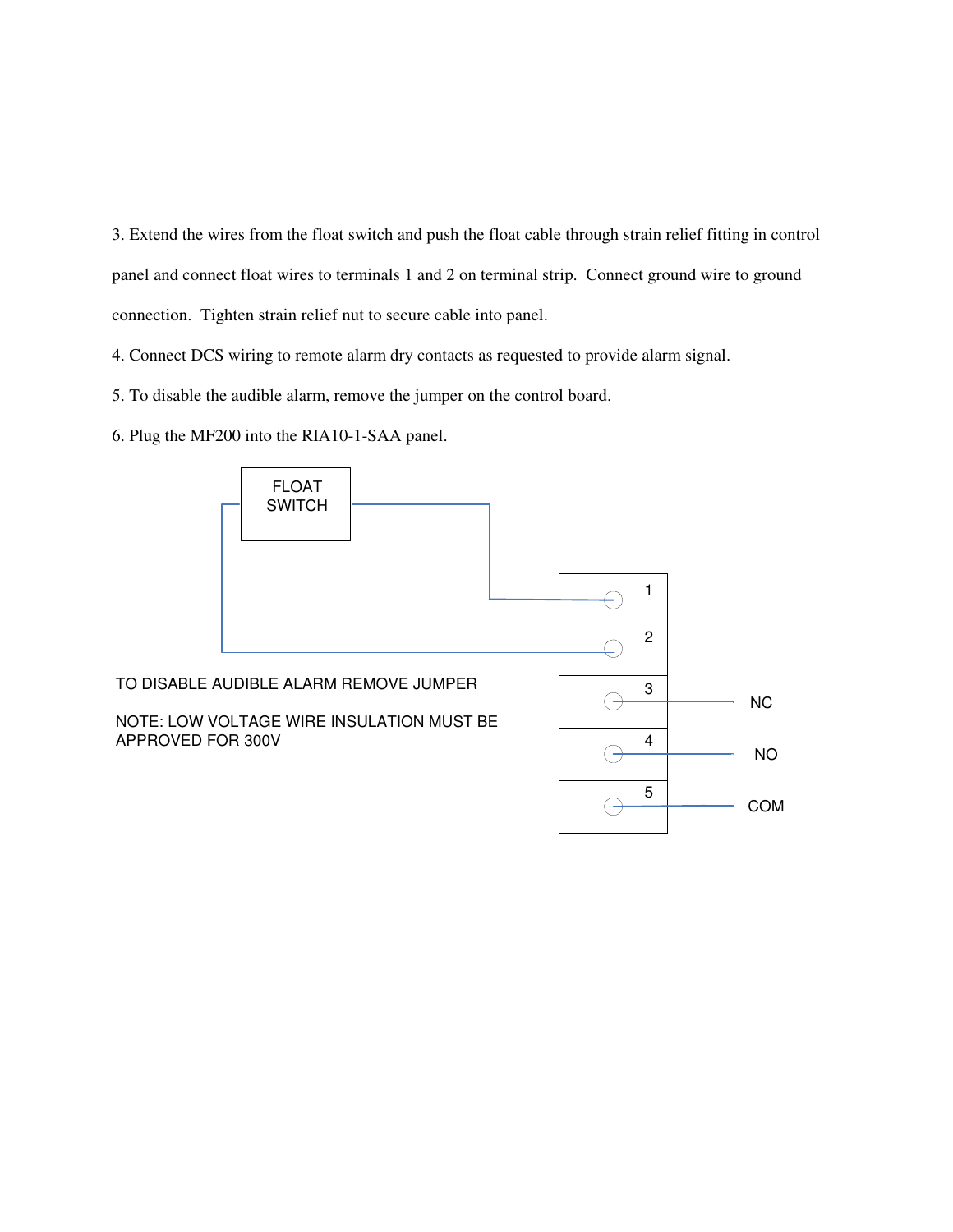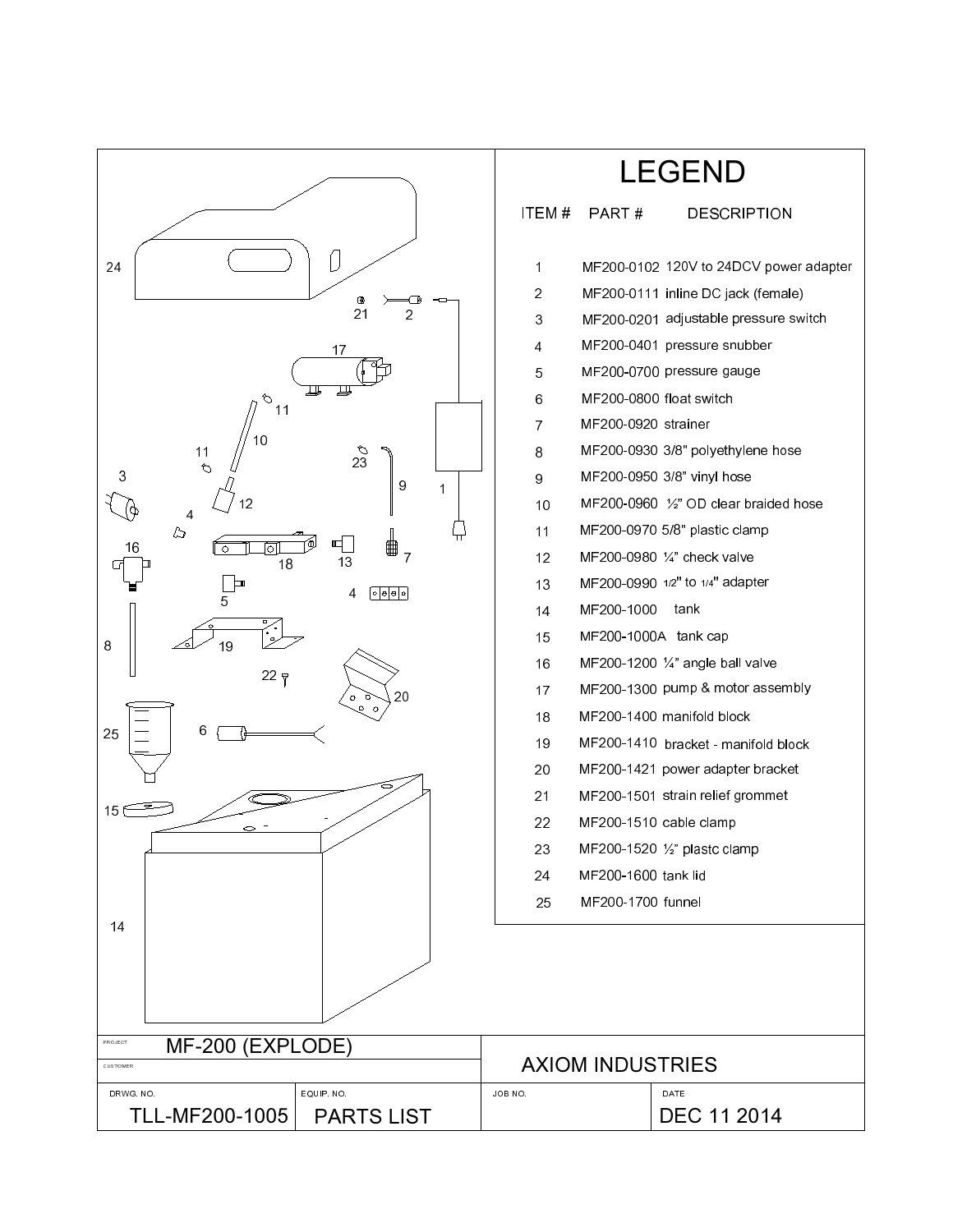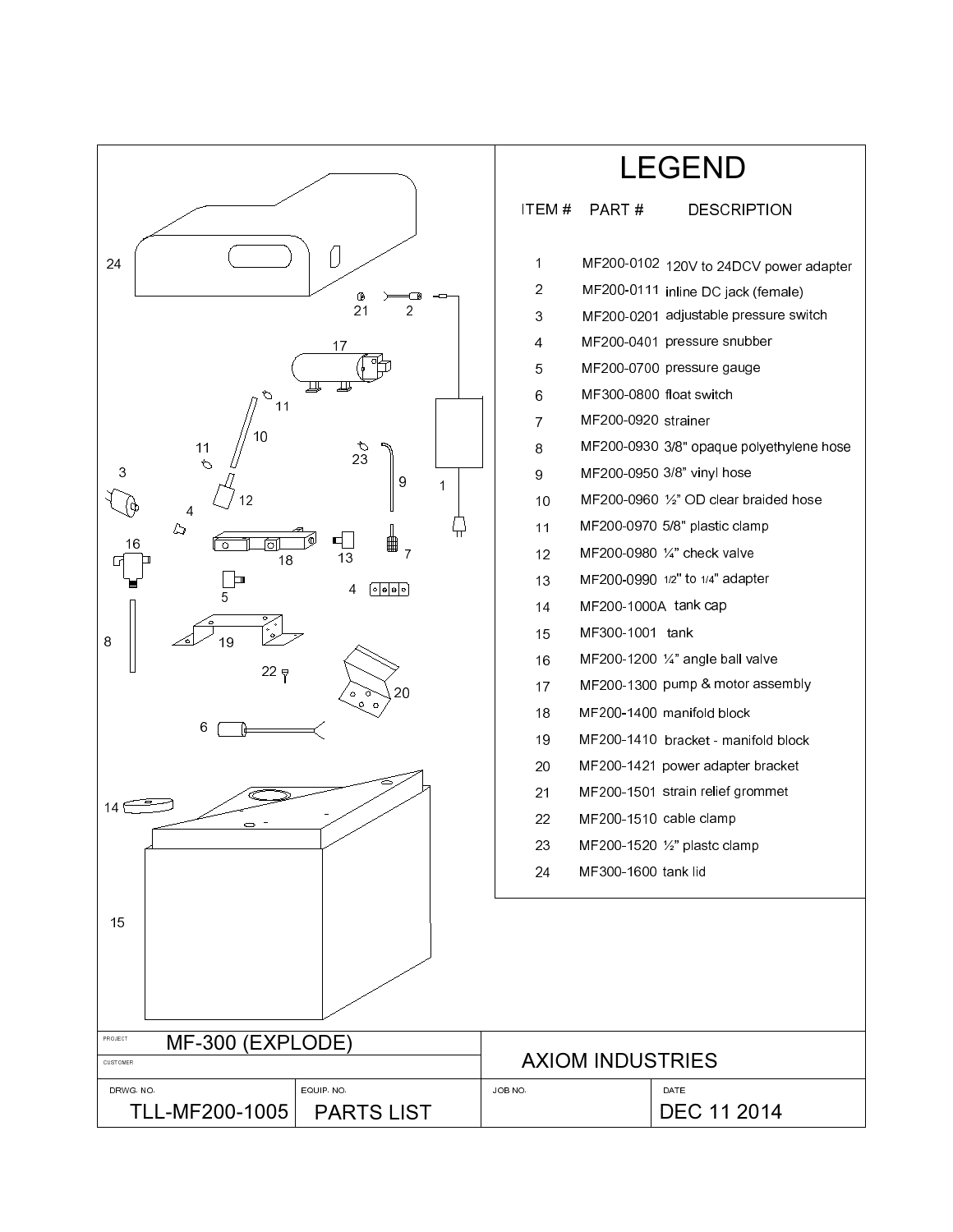### Adjusting the Pressure setting on the MF200

The high limit pressure switch is integral to the pump and will open if the pressure reaches approx. 27 psig. *NOTE* – this switch is only found in units with the new style pump, serial number 03-1215 and higher.

The pressure switch is factory set to shut off the pump at about 18 psig. It can be field adjusted to a maximum of 25 psig.



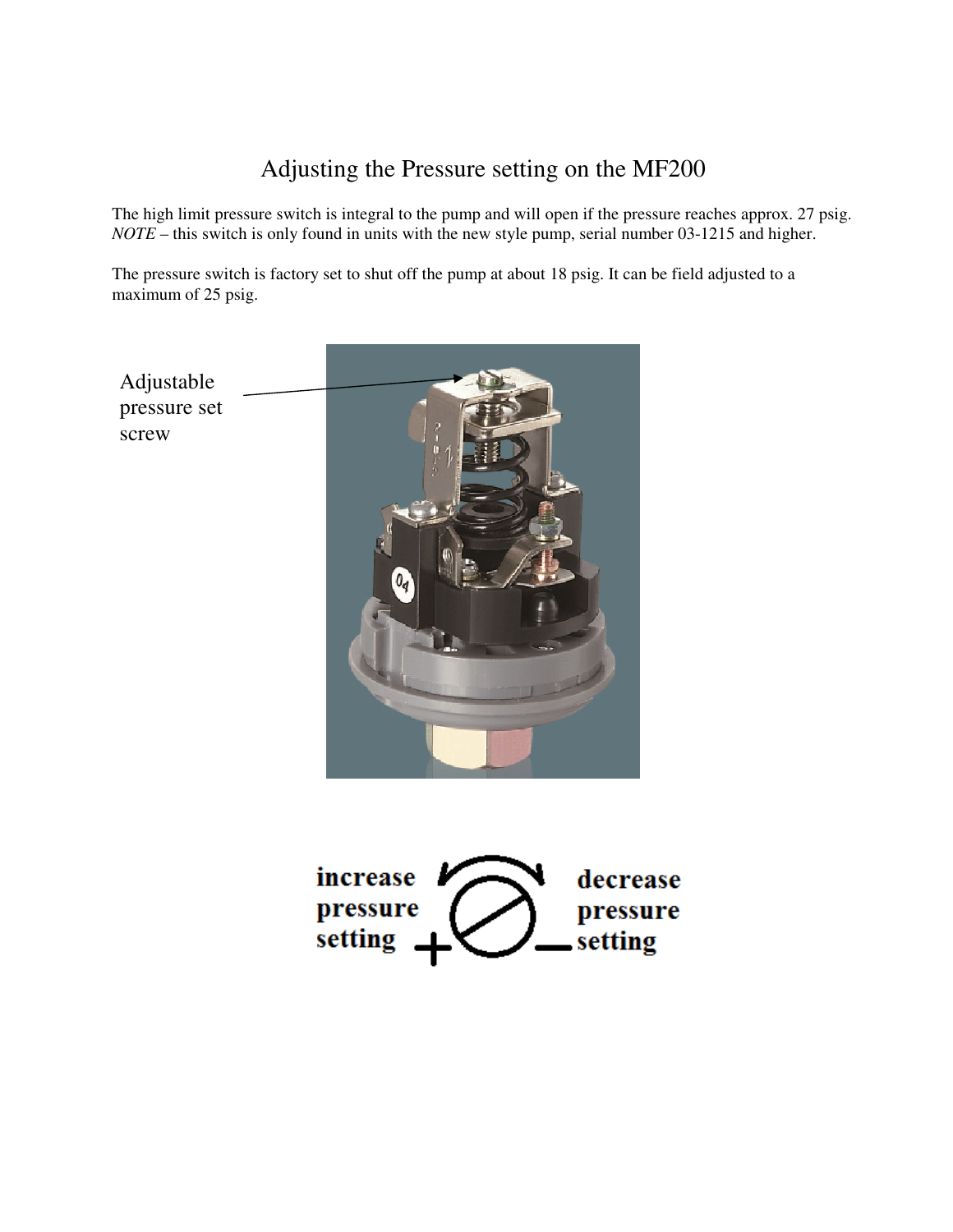### **Troubleshooting Chart**

### **Symptom Possible Cause Resolution**

Pump will not start

| Fluid level in tank is low        | Add correct fluid. Check for cause of  |
|-----------------------------------|----------------------------------------|
|                                   | system fluid loss                      |
| Blown fuse                        | Check LED indicator light on power     |
|                                   | cord, check fuse and replace if needed |
|                                   | $(2.5 \text{ Amps})$                   |
| Power supply or Breaker           | Check LED indicator light on power     |
|                                   | cord, flip breaker or obtain power     |
|                                   | supply from reseller and replace       |
| Power supply unplugged or loose   | Plug in power supply or correct faulty |
| electrical connections            | electrical connection                  |
| Pressure switch out of adjustment | Adjust pressure switch according to    |
|                                   | the manufacturers recommendations      |
| Faulty pressure switch            | First obtain snubber from reseller and |
|                                   | replace. If problem continues obtain   |
|                                   | pressure switch from reseller then     |
|                                   | replace                                |
| Pump failure                      | Obtain pump from reseller and replace  |
|                                   |                                        |

| Pump will not shut off | Air lock in pump       | Turn purge/mixing valve to prime   |
|------------------------|------------------------|------------------------------------|
|                        |                        | pump                               |
|                        | Leak in system or pump | Inspect system and repair leak     |
|                        | Faulty pressure switch | Obtain pressure switch and snubber |
|                        |                        | from reseller then replace         |

| Pump will not prime |  |
|---------------------|--|
|---------------------|--|

| Pump will not prime | Check valve stuck                                 | Tap check valve lightly                |
|---------------------|---------------------------------------------------|----------------------------------------|
|                     | Fluid level in tank is low                        | Add correct fluid. Check for cause of  |
|                     |                                                   | system fluid loss                      |
|                     | Strainer on inlet hose is blocked                 | Clean strainer                         |
|                     | Product in tank is too thick or                   | Clean strainer and check concentration |
|                     | Congealed glycol                                  | of glycol mixture                      |
|                     | Inlet tubing leak is drawing air                  | Replace tubing and repair leak         |
|                     | Inlet/Outlet tube severely restricted<br>(Kinked) | Replace tubing                         |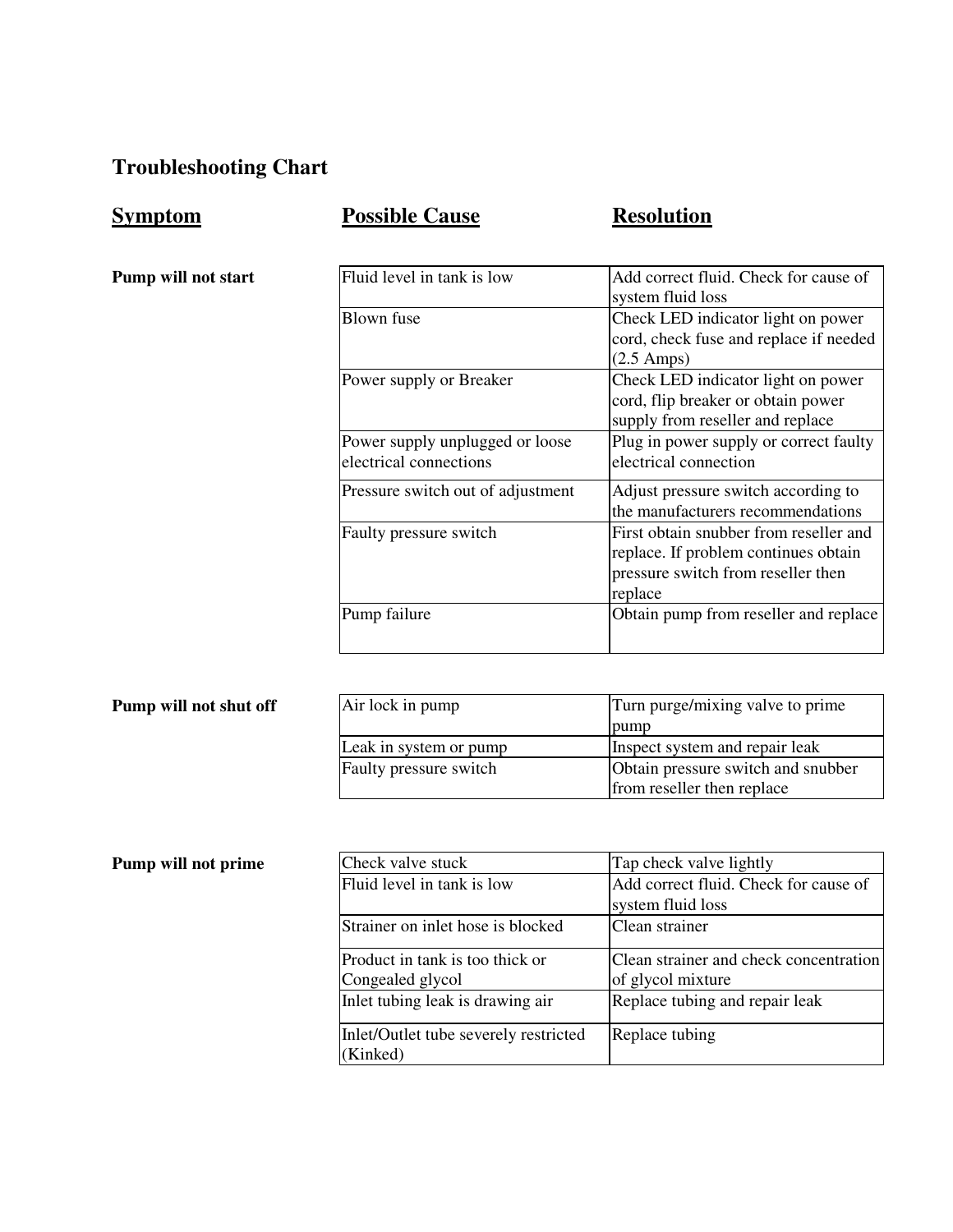| Noisy / Rough operation | Pump is overloaded and pump<br>pressure switch not cutting out<br>Loose pump head or drive screws | Obtain Replacement pump from<br>reseller and install<br>Tighten screws |
|-------------------------|---------------------------------------------------------------------------------------------------|------------------------------------------------------------------------|
|                         | Feeder is plumbed with rigid pipe<br>causing noise to transmit                                    | Plumb with PEX or plastic pipe                                         |

#### **Feeder Leaking**

| Manifold block over tightened and<br>cracked | Obtain replacement manifold block<br>from reseller and install |
|----------------------------------------------|----------------------------------------------------------------|
| Loose fittings                               | Tighten fittings                                               |
| Pump has punctured diaphragm                 | Obtain Replacement pump from<br>reseller and install           |

| <b>System pressure low</b> | Fluid level in tank is low                                              | Add correct fluid. Check for cause of<br>system fluid loss                                                   |
|----------------------------|-------------------------------------------------------------------------|--------------------------------------------------------------------------------------------------------------|
|                            | Blown fuse                                                              | Check LED indicator light on power<br>cord, check fuse and replace if needed                                 |
|                            | Power supply or Breaker                                                 | Check LED indicator light on power<br>cord, flip breaker or obtain power<br>supply from reseller and replace |
|                            | Pressure switch out of adjustment                                       | Adjust pressure switch according to<br>the manufacturers recommendations                                     |
|                            | Snubber on pressure switch is plugged Obtain snubber from reseller and  | replace                                                                                                      |
|                            | Faulty pressure switch                                                  | Obtain pressure switch and snubber<br>from reseller then replace                                             |
|                            | Power supply unplugged or loose<br>electrical connections               | Plug in power supply or correct faulty<br>electrical connection                                              |
|                            | Pump failure                                                            | Obtain pump from reseller and install                                                                        |
|                            |                                                                         |                                                                                                              |
| Svstem pressure to high    | Pressure switch not adjusted to proper Adjust pressure switch, refer to |                                                                                                              |

| System pressure to high | Pressure switch not adjusted to proper Adjust pressure switch, refer to |                                         |
|-------------------------|-------------------------------------------------------------------------|-----------------------------------------|
|                         | setpoint                                                                | maintenance manual for instructions     |
|                         | Shubber on pressure switch is plugged Obtain shubber from reseller and  |                                         |
|                         |                                                                         | replace. Ensure fluid in tank is clean. |
|                         | Faulty pressure switch                                                  | Obtain pressure switch and snubber      |
|                         |                                                                         | from reseller then replace              |
|                         |                                                                         |                                         |

| Air is being removed from system and No action required |                                 |
|---------------------------------------------------------|---------------------------------|
| pump is only making up fluid                            |                                 |
| Leak in system                                          | Inspect system and repair leak  |
| Check valve or Regulator installed                      | Remove check valve or regulator |
| between System Feeder and system                        |                                 |

**Pump Cycles Continually**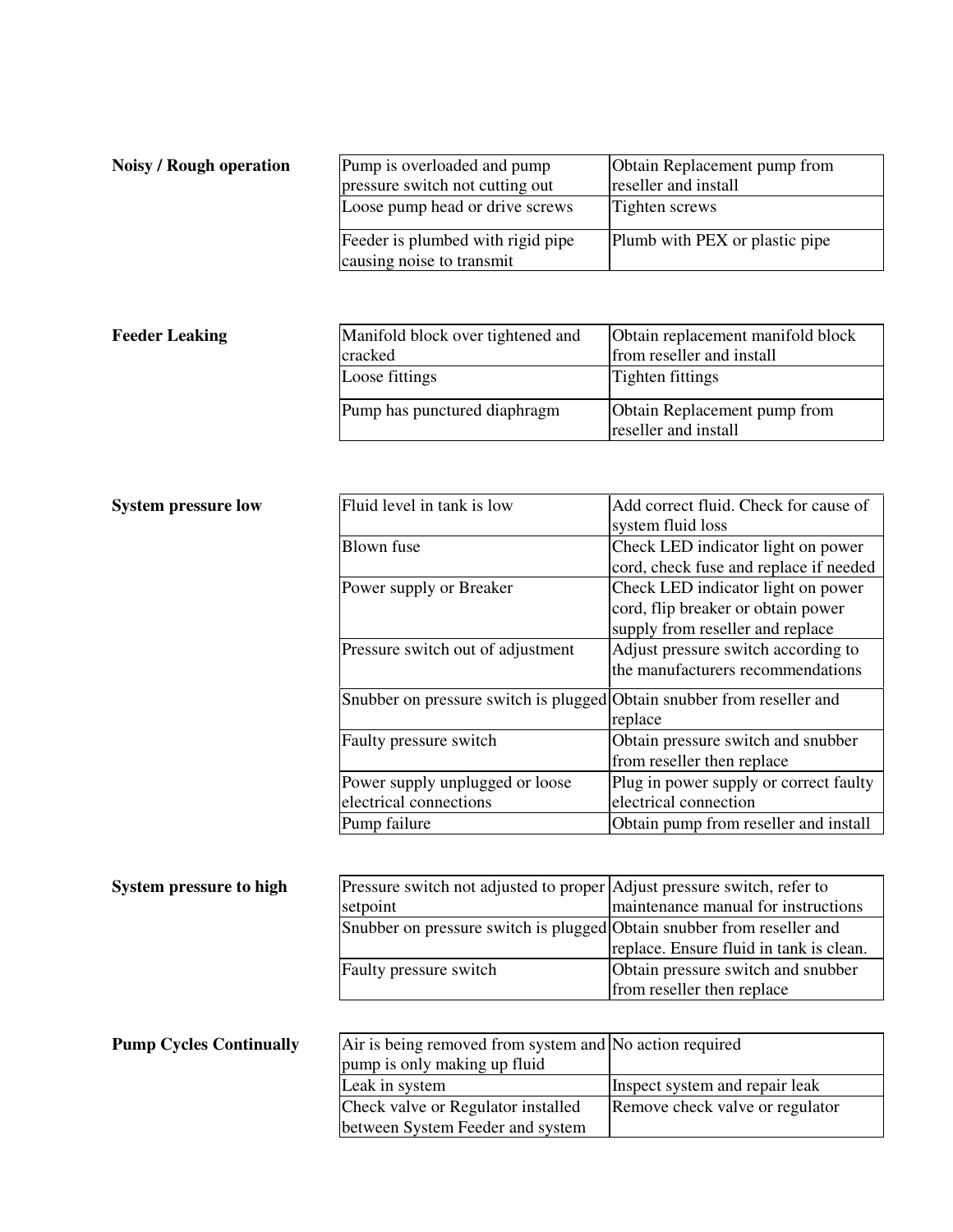# **Alimentateurs de solution MF**

### **Instructions d'installation, de fonctionnement et d'entretien**

# **Procédure de mise en marche**

- 1. Fermer le robinet d'isolement entre l'alimentateur et le raccordement au système.
- 2. Remplir le réservoir, tourner la manette du robinet à Mélange (*Mix*) sur l'alimentateur et brancher.
- 3. S'assurer que la pompe refoule la solution à partir du réservoir (qu'elle est amorcée).
- 4. Tourner la manette du robinet à Marche (*Run*) et ouvrir le robinet d'isolement du système.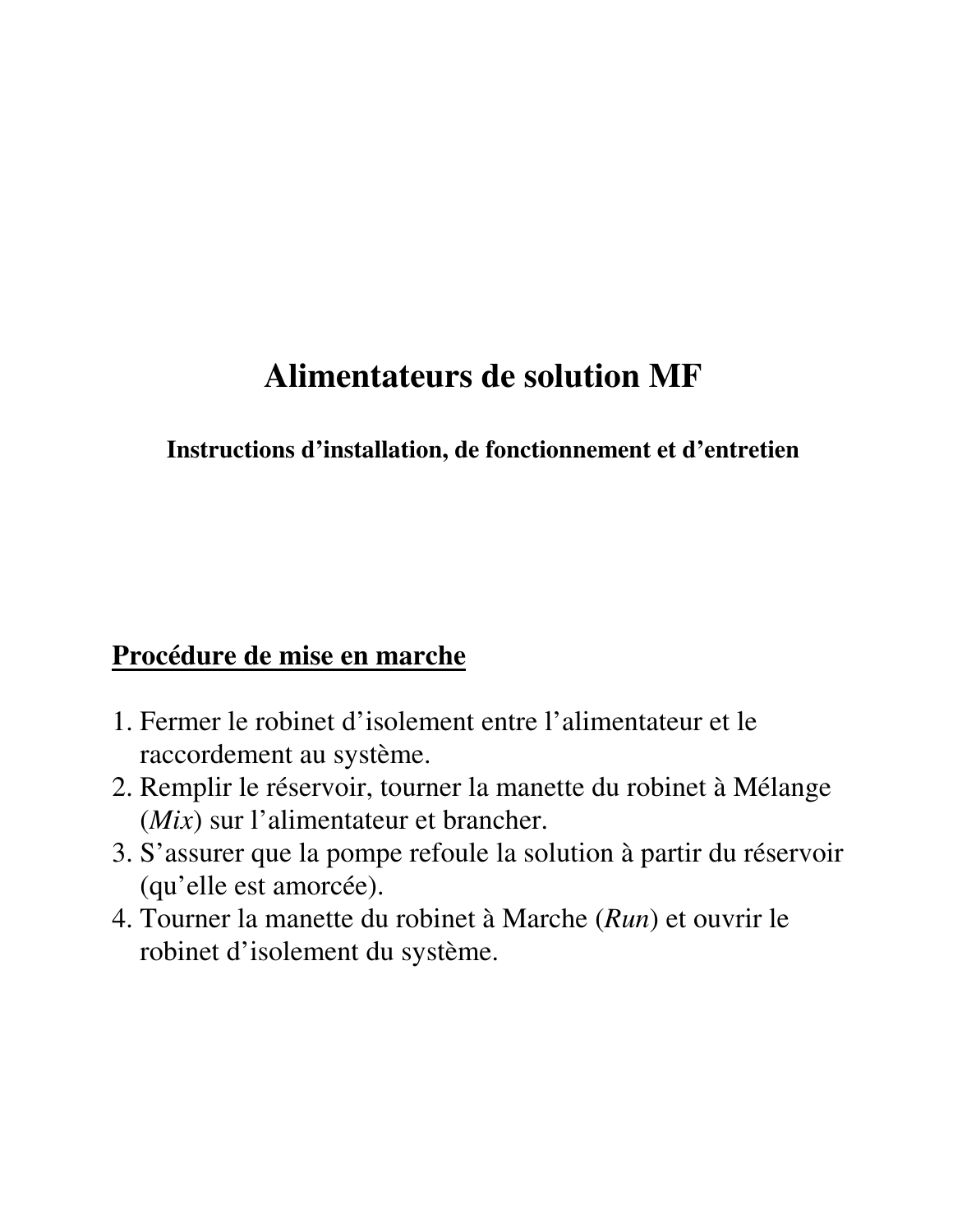#### **Alimentateurs de solution MF**

#### **Instructions d'installation, de fonctionnement et d'entretien**

Le MF200 est utilisé pour maintenir une pression minimum du système dans un système de chauffage ou de refroidissement hydronique. Il devrait être utilisé pour pressuriser le système quand la température du système est au plus bas.

#### **Installation**

- 1. Placer l'ensemble MF200 sur une surface plate et de niveau.
- 2. Raccorder l'appareil au système au moyen d'un tuyau de cuivre ou de plastique. S'assurer qu'il y a un robinet d'isolement du système pour pouvoir isoler l'appareil. **NE PAS INSTALLER DE CLAPET ANTIRETOUR OU DE RÉGULATEUR DE PRESSION ENTRE L'ALIMENTATEUR ET LE SYSTÈME.**
- 3. Installer l'alimentation en électricité et fixer avec un support de fixation. Ne pas mettre le MF 200 sous tension avant de connecter le système et que le clapet d'isolement soit ouvert.
- 4. Pour brancher l'alimentateur au panneau d'alarme RIA10-1-SAA, retirez du circuit l'interrupteur de bas niveau à flotteur et branchez l'alimentateur au panneau d'alarme RIA10-1-SAA d'Axiom.
- 5. Installer le bon mélange eau/glycol dans le réservoir sous l'indicateur de niveau minimum sur l'échelle du réservoir. On recommande 30 à 50% de glycol propylène.
- **6. Fermer le robinet d'isolement du système, tourner la manette du robinet de l'alimentateur en position verticale – Mélange (***Mix***).**
- 7. Brancher d'abord la fiche CC dans l'alimentateur, puis le transformateur dans la prise à 120 V. Le témoin DEL rouge sur le cordon d'alimentation devrait s'allumer, sinon vérifier le fusible et la prise de courant.
- 8. Une fois la pompe amorcée, tourner la manette du robinet de l'alimentateur en position horizontale (Marche), ouvrir le robinet d'isolement et laisser la pompe pressuriser le système. Si la pression du système est en dessous du réglage du pressostat  $(18 \text{ lb/po}^2)$ , la pompe démarrera. L'alimentateur fonctionnera jusqu'à ce que le système soit pressurisé à 18 lb/po<sup>2</sup> environ et fermera. Il pourra cycler rapidement quelque fois pendant que la pression du système se stabilise et que l'air est retiré du système. Le cyclage s'arrêtera une fois que la pression du système dépassera 18 lb/po<sup>2</sup> en raison de la dilatation thermique.
- 9. Si une pression de remplissage plus élevée est nécessaire (jusqu'à 25 psi), le pressostat interne peut être réglé pour augmenter la pression en tournant la vis de réglage centrale dans le sens antihoraire. On a accès au pressostat en soulevant le côté gauche du couvercle.

Veuillez noter que la jauge de pression fournie avec l'appareil peut se lire différemment d'une autre jauge, qui peut être installée ailleurs dans le système. Cela peut être dû à l'étalonnage de la jauge ou à une différence d'élévation dans le système et ne devrait pas vous inquiéter.

L'alimentateur ne nécessite pas d'entretien périodique. On peut toutefois vérifier le fonctionnement de la pompe en tournant la manette de Mélange (*Mix*) en position verticale pour la faire démarrer. La pompe arrêtera en retournant la manette en position horizontale.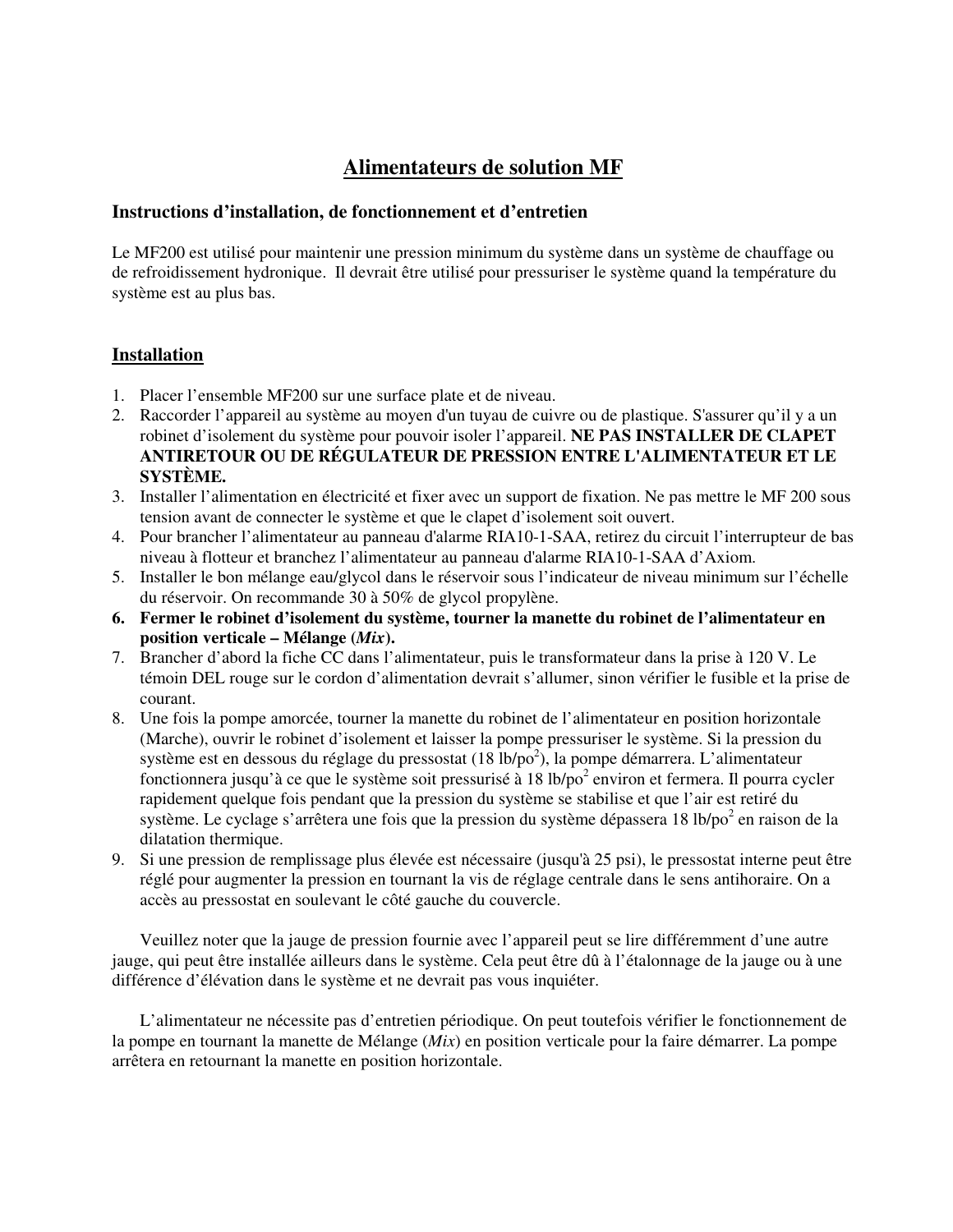## **PRESSION DE REMPLISSAGE STATIQUE À FROID**

La pression de remplissage statique à froid dans un système hydronique en circuit fermé doit être suffisamment élevée pour accomplir trois choses.

1) surmonter la charge statique (la hauteur) entre le point de remplissage et le point le plus élevé dans le système.

2) fournir une pression suffisante (minimum 4 psi) en haut du système pour une bonne ventilation de l'air.

3) Maintenir une pression suffisante à l'entrée des pompes du système pour empêcher la cavitation.

La formule de calcul de la pression de remplissage statique à froid requise pour satisfaire aux points 1 et 2 est la suivante:

(hauteur statique en pieds/2,31) + 4 = Pression de remplissage statique à froid en psi.



Par exemple, la pression de remplissage statique à froid pour un système ayant une hauteur statique audessus du point de remplissage de 40 pieds sera :  $(40/2,31) + 4 = 21,3$  psi

Pour la plupart des systèmes hydroniques en circuit fermé fonctionnant au-dessous de 210 F environ, maintenir la pression minimum en haut du système à 4 psi suffira pour empêcher la cavitation de la pompe même si les pompes sont en haut du système ou près du haut aussi.

REMARQUE IMPORTANTE – Pour les réservoirs à membrane remplie d'air ou les réservoirs souples, la charge d'air dans le réservoir doit être réglée pour être égale à la pression de remplissage statique à froid avant qu'il soit connecté au système.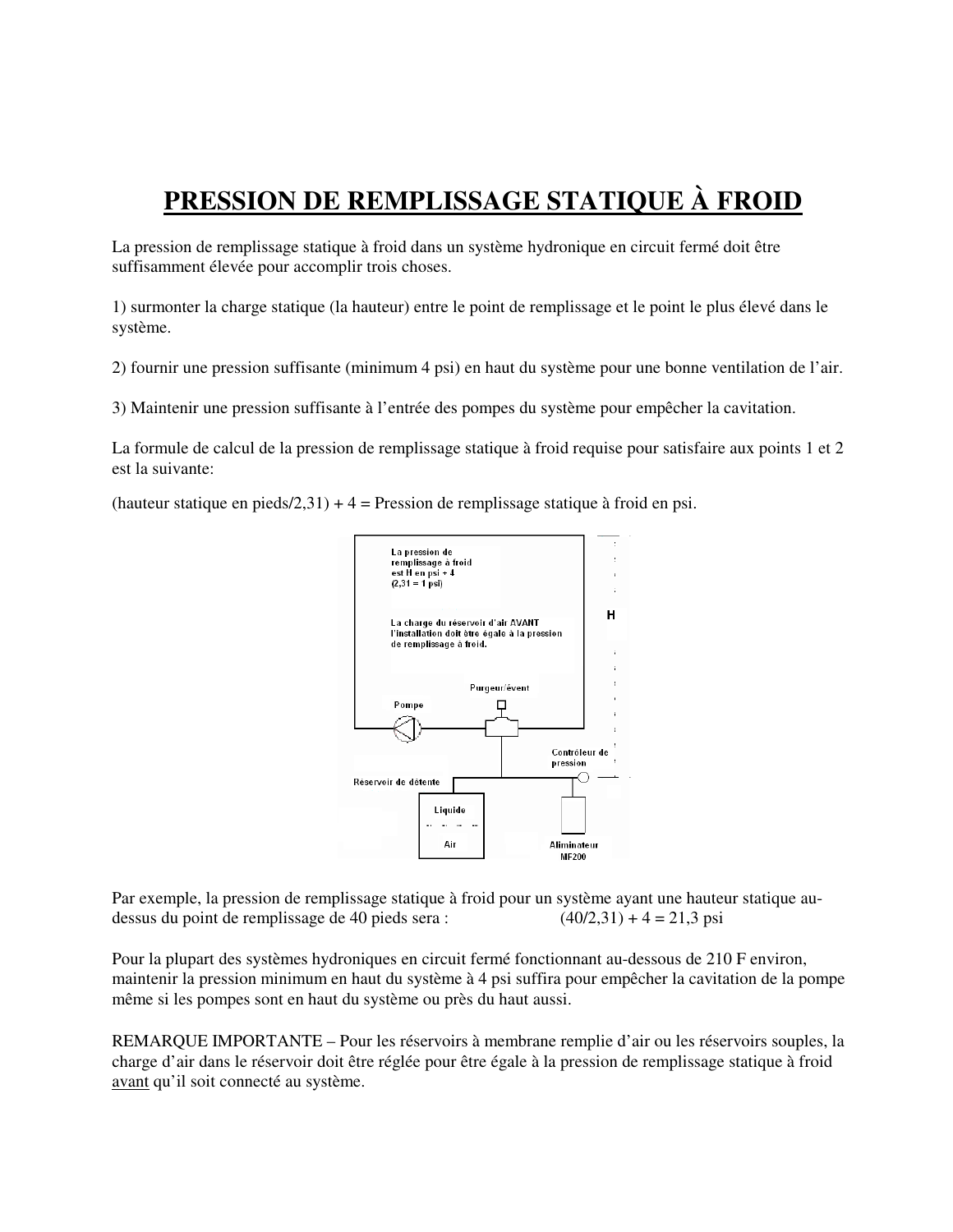

# Schéma de raccordement – Ensemble d'alimentation MF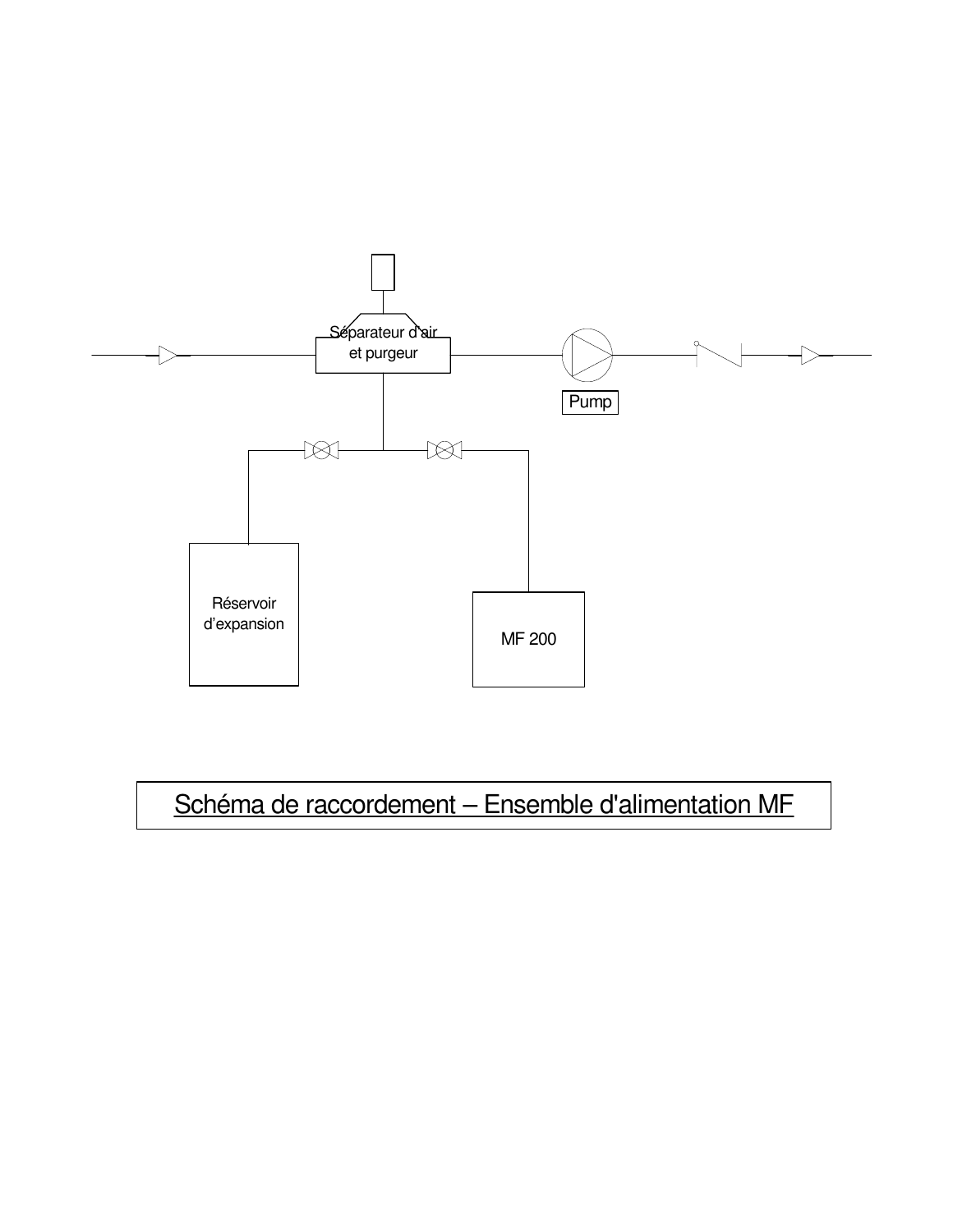#### Installation du panneau de contrôle RIA10-1-SAA pour utilisation avec l'alimentateur MF200

L'interrupteur de bas niveau à flotteur de la gamme MF est câblé en usine pour être OUVERT en cas de BAS NIVEAU. Coupez l'alimentation électrique à l'alimentateur. Retirez les vis de fixation du couvercle et soulevez-le pour accéder au câblage de l'interrupteur à flotteur.

1. Coupez les fils qui relient l'interrupteur à flotteur au reste du circuit du MF200.



pression de pompe - N.F.

*Remarque - l'état des interrupteurs illustrés dans ce feuillet vaut pour un appareil tel qu'il sort de son emballage, sans fluide dans le réservoir et sans pression dans le système.*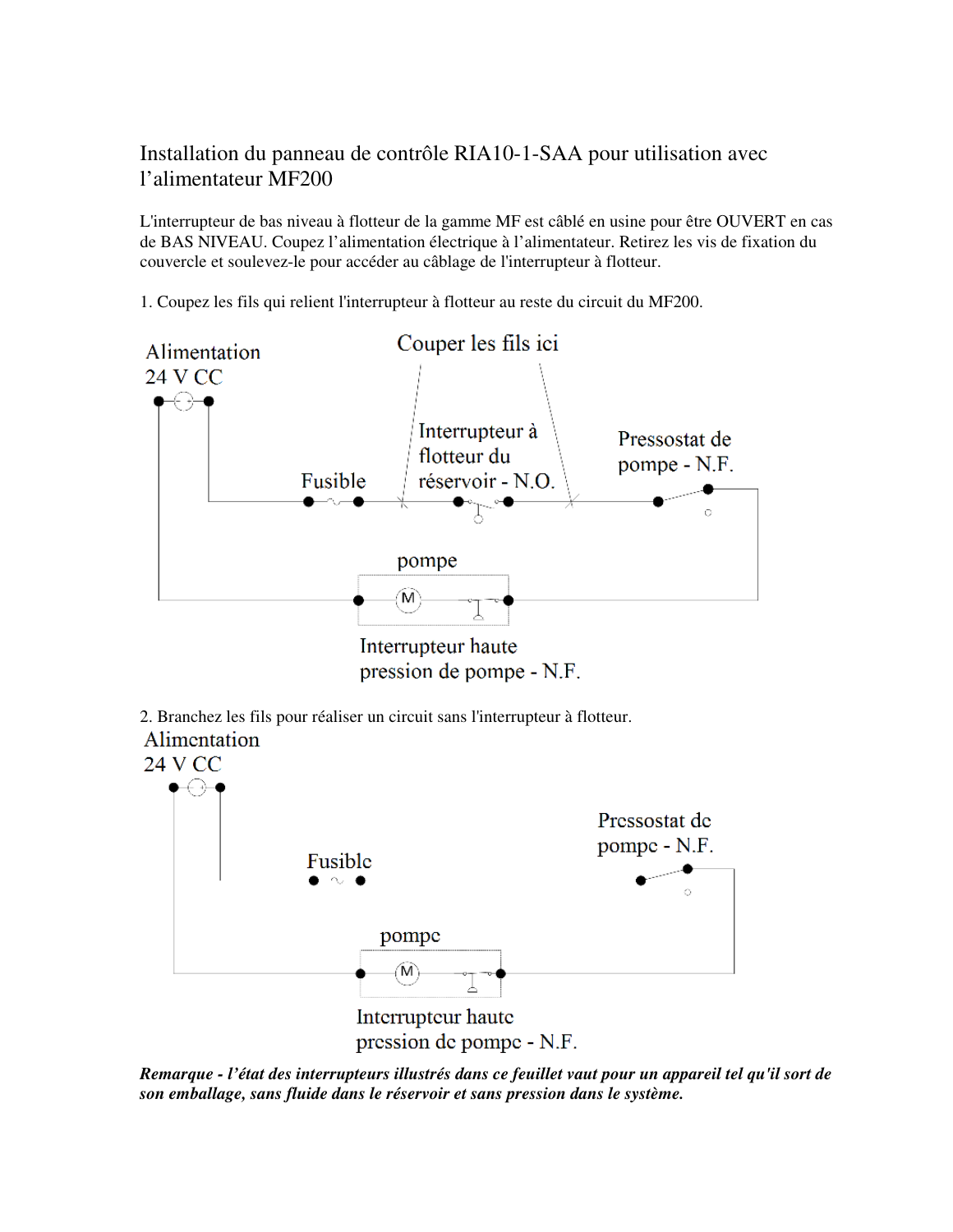3. Allongez les fils de l'interrupteur à flotteur et poussez le câble du flotteur à travers le protecteur de cordon du panneau de contrôle et branchez les fils du flotteur aux bornes 1 et 2 du bornier. Branchez le fil de mise à la terre à la borne de terre. Serrez l'écrou du protecteur de cordon pour bien fixer le câble dans le panneau.

4. Branchez le câblage du système à commande numérique aux contacts secs d'alarme à distance tel que requis pour fournir un signal d'alarme.

5. Pour désactiver l'alarme sonore, retirez le cavalier de la carte de contrôle.

6. Branchez le MF200 au panneau du RIA10-1-SAA.

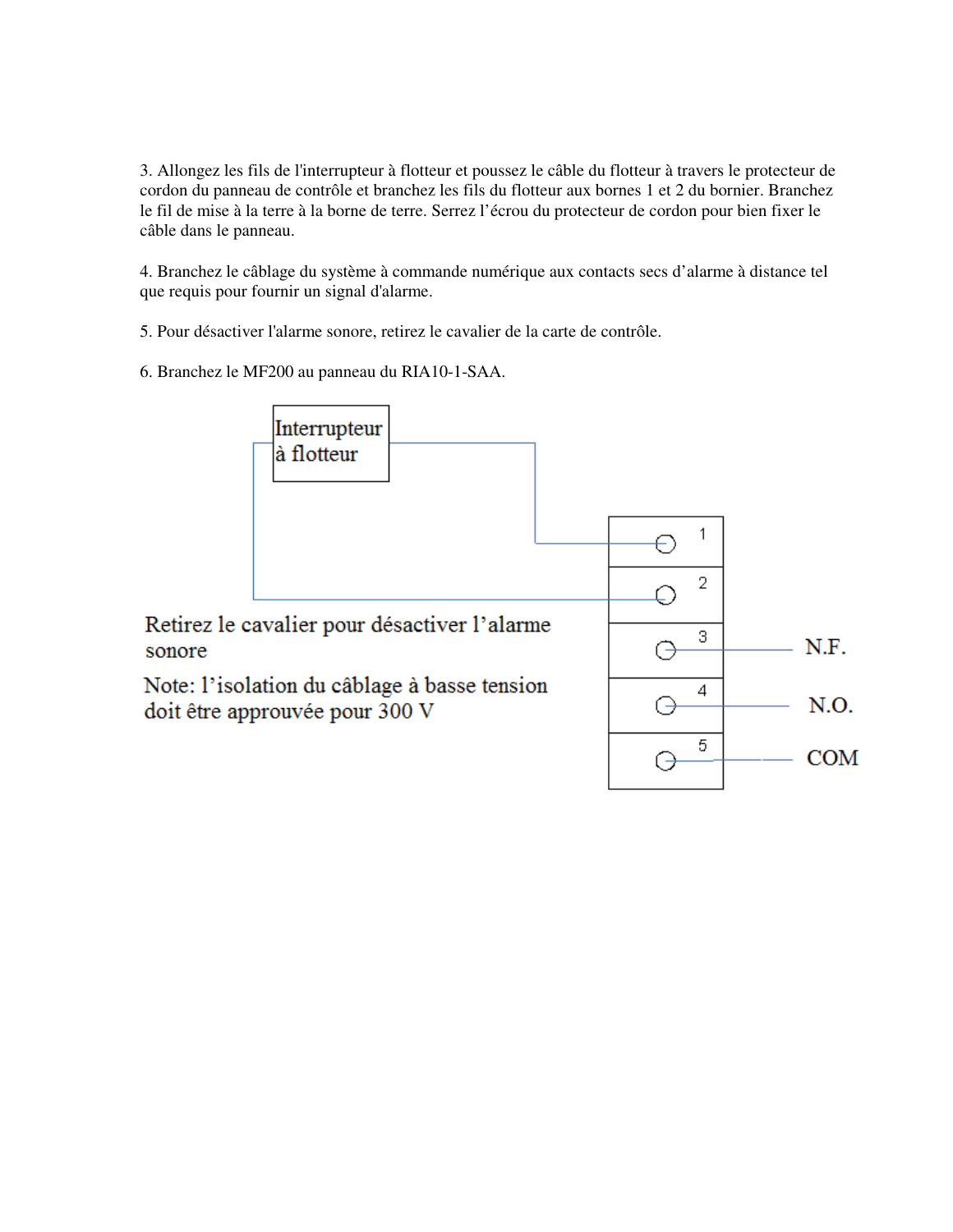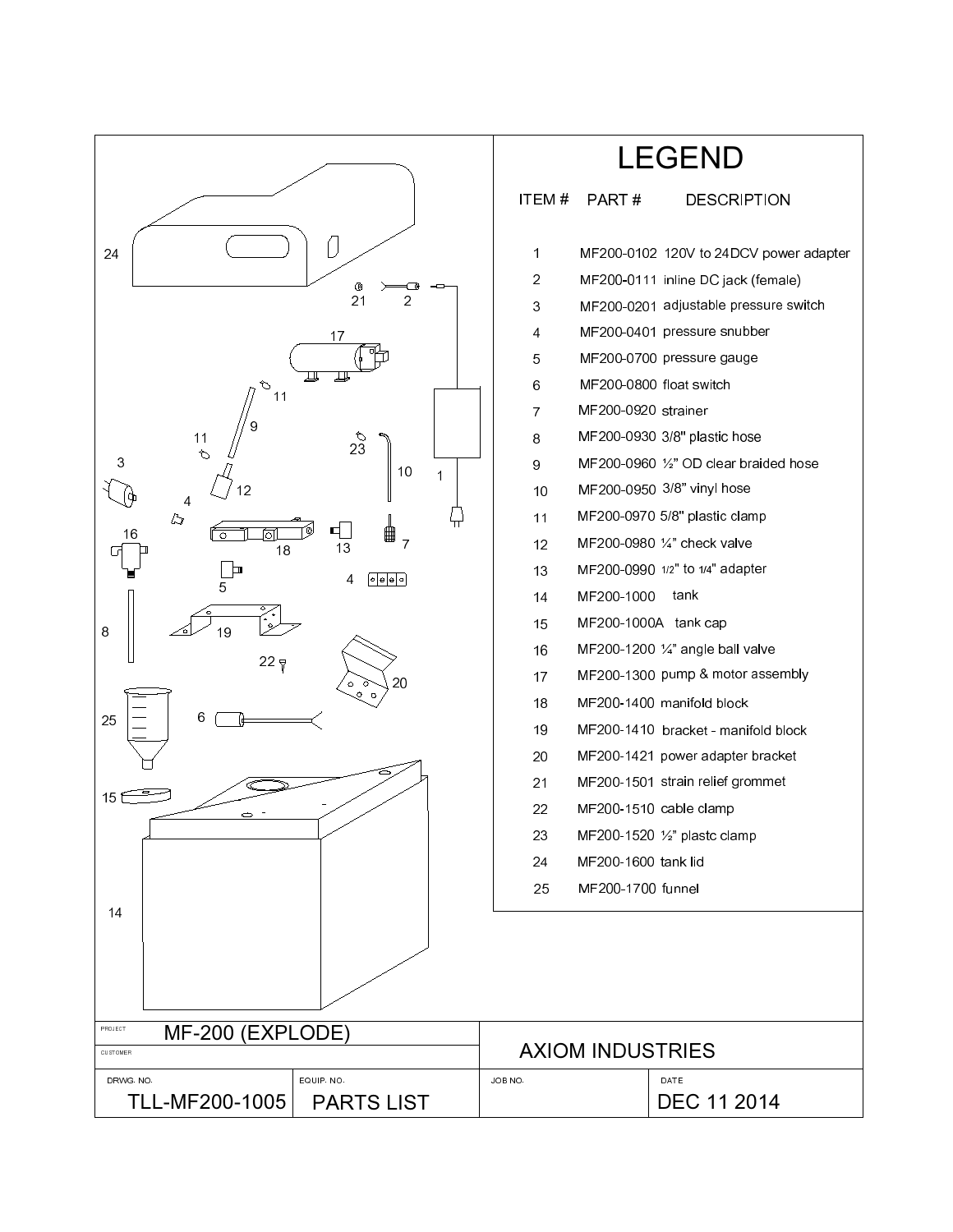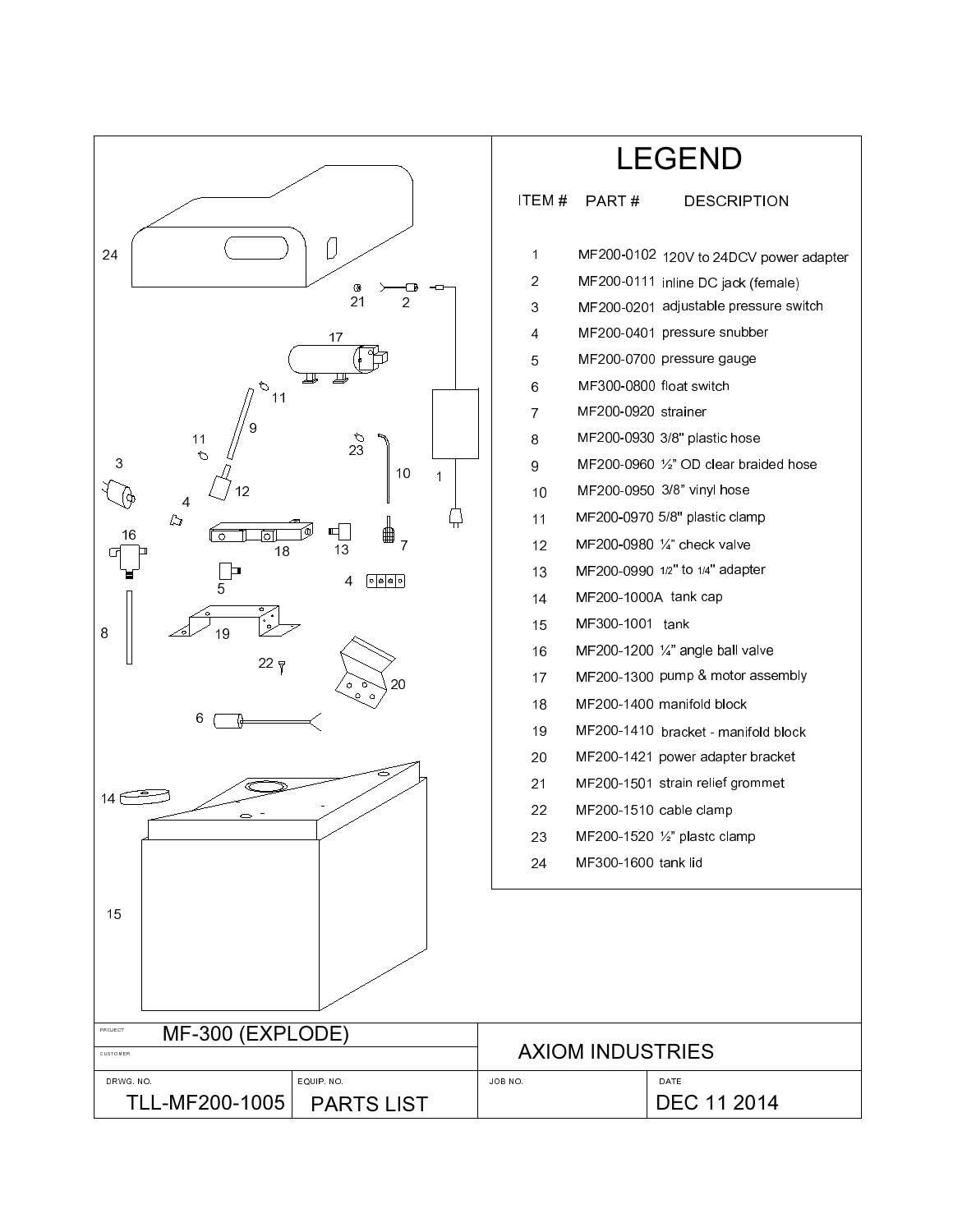## Modification du réglage de la pression sur le MF200

Le pressostat de limite supérieure fait partie intégrante de la pompe et s'ouvre si la pression atteint env. 27 psi. *NOTE* : cet interrupteur se trouve uniquement sur les appareils de nouvelle version dont les numéros de série sont 03-1215 en montant.

Le pressostat est réglé en usine pour arrêter la pompe à environ 18 psig. Il peut être réglé sur place à un maximum de 25 psi.



Vis de réglage de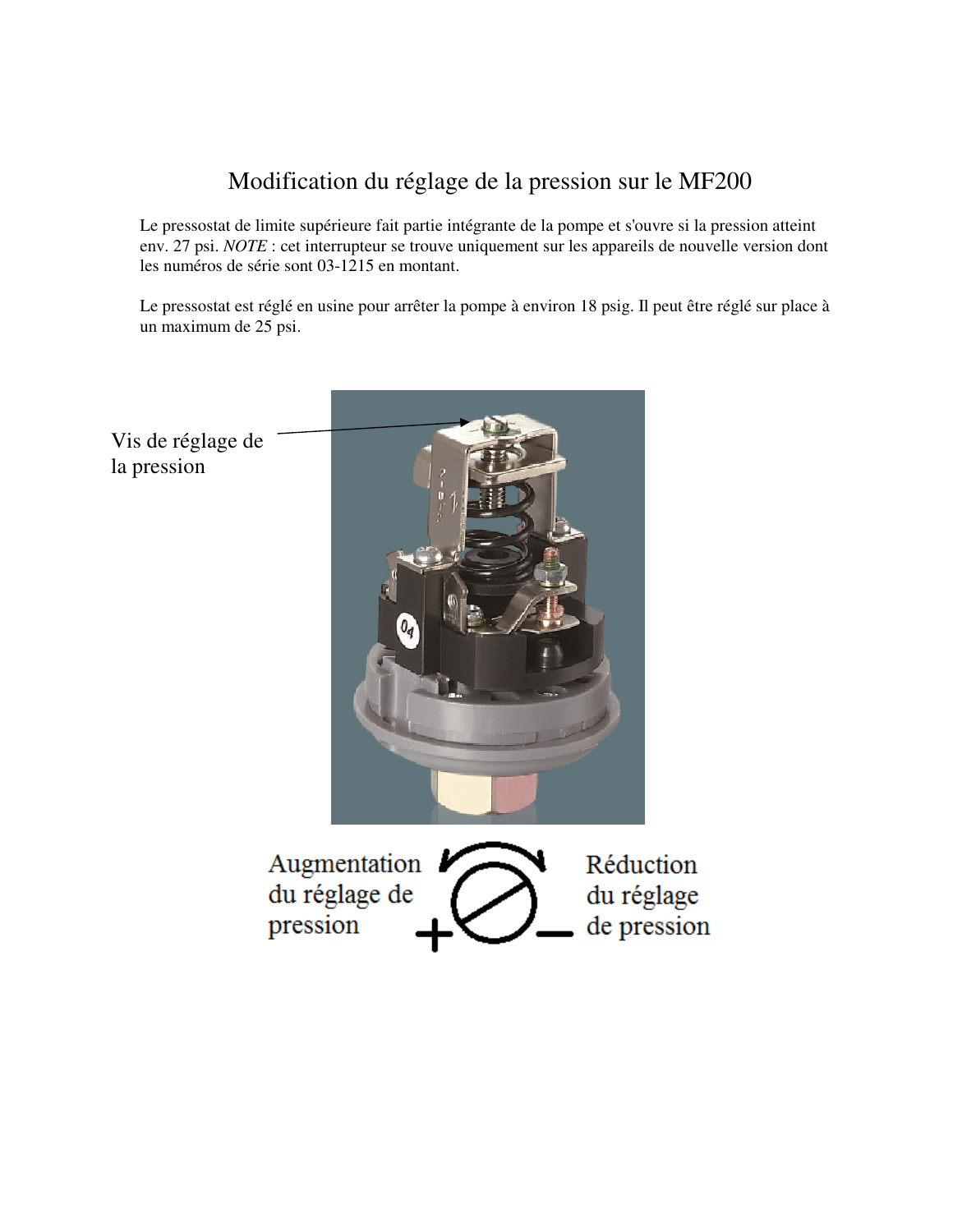# **Troubleshooting Chart**

| <b>Cause possible</b>                                | <b>Mesure corrective</b>                                                                                              |
|------------------------------------------------------|-----------------------------------------------------------------------------------------------------------------------|
| Niveau de solution trop bas dans le<br>réservoir     | Ajouter la quantité de liquide<br>nécessaire. Rechercher la cause de<br>fuite dans le système.                        |
| Fusible grillé                                       | Vérifier le témoin DEL sur le cordon<br>d'alimentation. Vérifier le fusible et le<br>remplacer si nécessaire (2,5 A). |
| Transformateur ou disjoncteur                        | Vérifier le témoin DEL sur le cordon<br>d'alimentation. Replacer le disjoncteur<br>ou remplacer le transformateur.    |
| Transformateur débranché ou<br>connexions desserrées | Brancher le transformateur ou réparer<br>la connexion électrique défectueuse.                                         |
| Pressostat déréglé                                   | Régler le pressostat selon les<br>directives du manufacturier.                                                        |
| Pressostat défectueux                                | D'abord remplacer l'amortisseur. Si le<br>problème persiste, remplacer le<br>pressostat.                              |
| Pompe défectueuse                                    | Remplacer la pompe.                                                                                                   |

# La pompe ne démarre

**Problème** 

| La pompe n'arrête pas |  |
|-----------------------|--|
|-----------------------|--|

| La pompe n'arrête pas | Poche d'air dans la pompe          | Tourner la manette du robinet de<br>Marche/Mélange pour amorcer la<br>pompe. |
|-----------------------|------------------------------------|------------------------------------------------------------------------------|
|                       | Fuites dans le système ou la pompe | Inspecter et réparer la fuite.                                               |
|                       | Pressostat défectueux              | Remplacer l'amortisseur et le                                                |
|                       |                                    | pressostat.                                                                  |

| La pompe ne veut pas |  |
|----------------------|--|
| s'amorcer            |  |

| Clapet antiretour collé                                                  | Frapper légèrement sur le clapet       |
|--------------------------------------------------------------------------|----------------------------------------|
|                                                                          | antiretour                             |
| Niveau de solution trop bas dans le                                      | Ajouter la quantité de liquide         |
| réservoir                                                                | nécessaire. Rechercher la cause de     |
|                                                                          | fuite dans le système.                 |
| Tamis bouché sur boyau d'aspiration                                      | Nettoyer le tamis.                     |
| Solution trop épaisse dans le réservoir Nettoyer le tamis et vérifier la |                                        |
| ou glycol figé                                                           | concentration de glycol dans la        |
|                                                                          | solution.                              |
| Une fuite du tube d'aspiration fait                                      | Remplacer le tube et réparer la fuite. |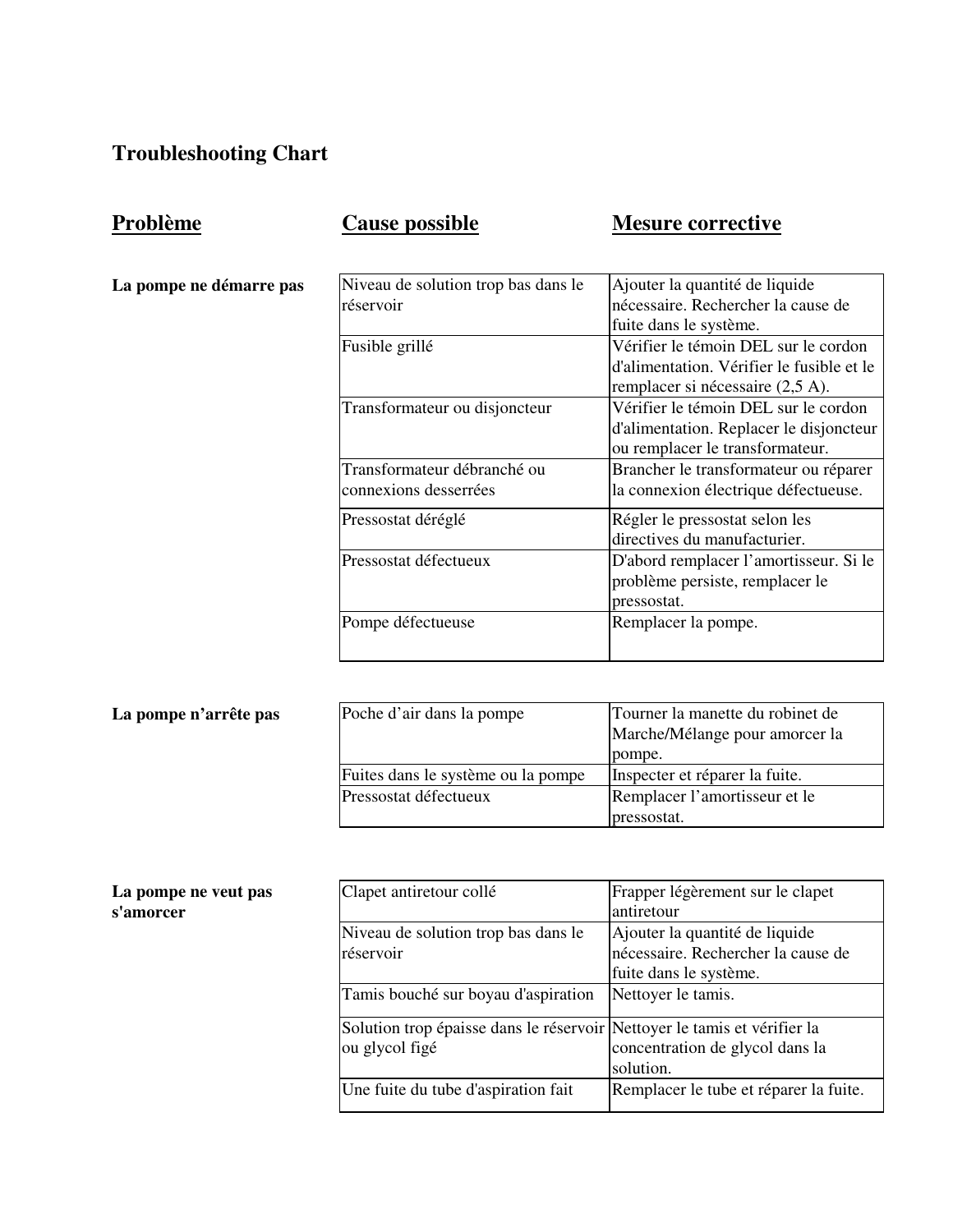|                               | entrer de l'air                                                        |                                  |
|-------------------------------|------------------------------------------------------------------------|----------------------------------|
|                               | Débit trop restreint du tube<br>d'aspiration ou de refoulement (pincé) | Remplacer le tube.               |
|                               |                                                                        |                                  |
| <b>Fonctionnement bruyant</b> | Pompe surchargée et pressostat de<br>pompe inopérant                   | Remplacer la pompe.              |
|                               | Vis de tête de pompe ou<br>d'entraînement desserrées                   | Resserrer les vis.               |
|                               | Alimentateur installé avec une                                         | Installer avec tuyauterie PEX ou |
|                               | tuyauterie rigide qui transmet bruit et                                | plastique.                       |
|                               | vibrations                                                             |                                  |

| Alimentateur qui fuit | Bloc manifold trop serré et fissuré | Remplacer le bloc manifold. |
|-----------------------|-------------------------------------|-----------------------------|
|                       | Raccords desserrés                  | Resserrer les raccords.     |
|                       | Diaphragme de pompe perforé         | Remplacer la pompe.         |

| Pression du système trop<br>basse | Niveau de solution trop bas dans le<br>réservoir                | Ajouter la quantité de liquide<br>nécessaire. Rechercher la cause de<br>fuite dans le système.                     |
|-----------------------------------|-----------------------------------------------------------------|--------------------------------------------------------------------------------------------------------------------|
|                                   | Fusible grillé                                                  | Vérifier le témoin DEL sur le cordon<br>d'alimentation. Vérifier le fusible et le<br>remplacer si nécessaire       |
|                                   | Transformateur ou disjoncteur                                   | Vérifier le témoin DEL sur le cordon<br>d'alimentation. Replacer le disjoncteur<br>ou remplacer le transformateur. |
|                                   | Pressostat déréglé                                              | Régler le pressostat selon les<br>recommandations du fabricant.                                                    |
|                                   | L'amortisseur du pressostat est<br>bouché                       | Remplacer l'amortisseur.                                                                                           |
|                                   | Pressostat défectueux                                           | Remplacer l'amortisseur et le<br>pressostat.                                                                       |
|                                   | Transformateur électrique débranché<br>ou connexions desserrées | Brancher le transformateur ou réparer<br>la connexion électrique défectueuse.                                      |
|                                   | Panne de la pompe                                               | Remplacer la pompe.                                                                                                |